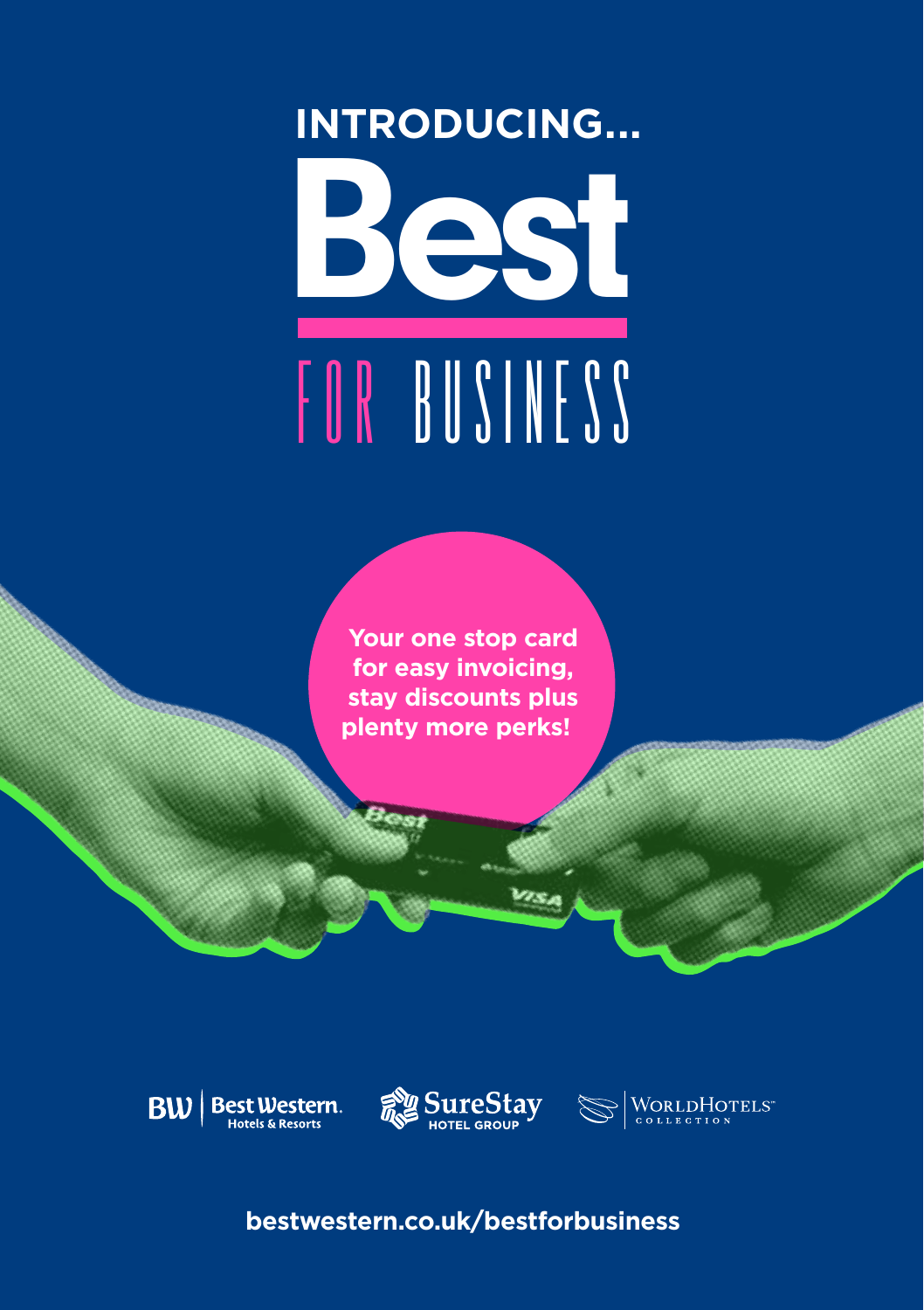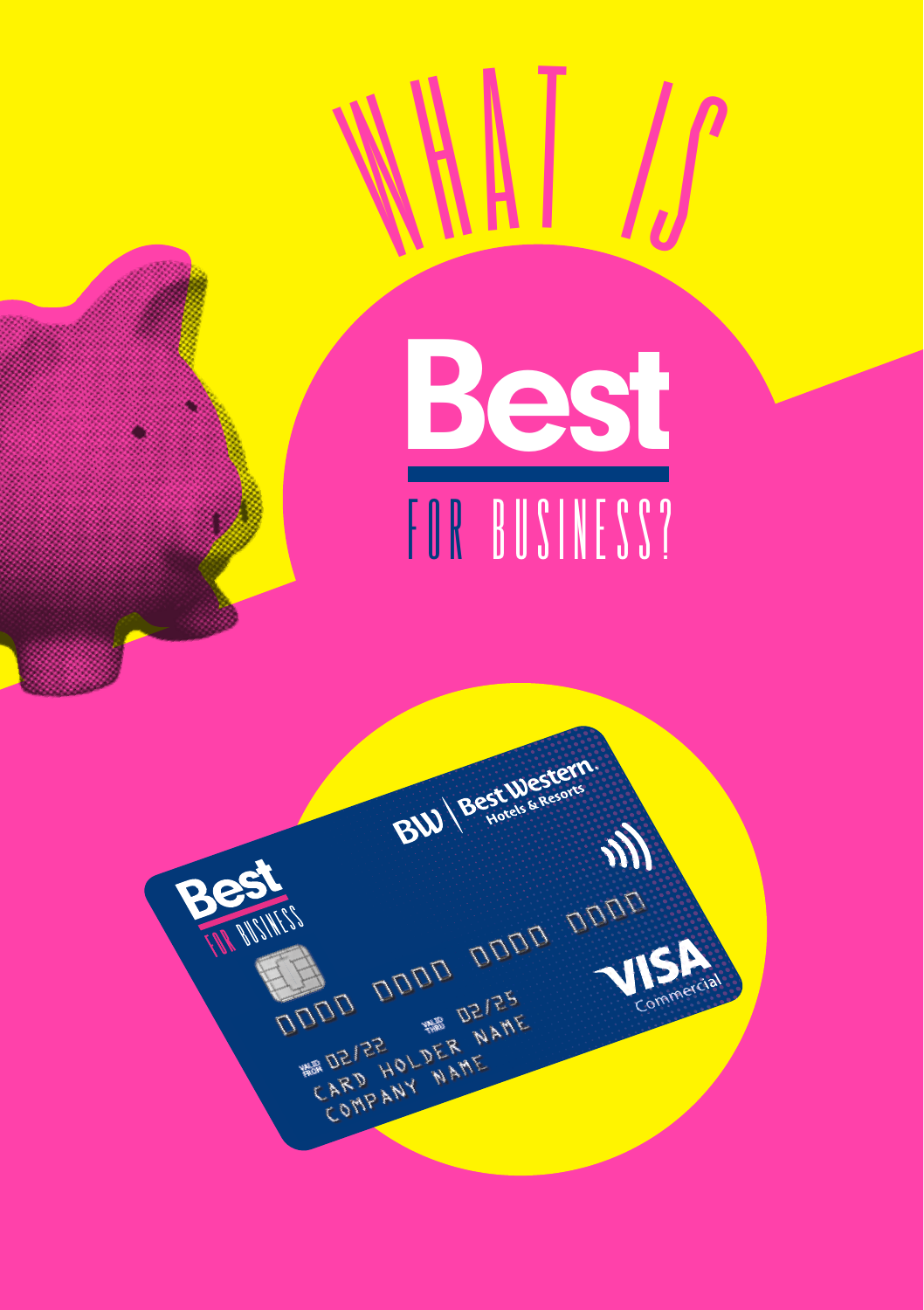Our way of helping you take the stress out of business stays! The Best for Business payment card, in association with Allstar Business Solutions, means all your travellers can pay for their stays and any expenses easily and everything will get billed back to your business. So you just have to make one monthly payment, cutting down on admin headaches and saving you valuable time.

Plus, having a Best for Business Card comes with a range of other perks designed to help make business stays simpler and save you money.

**Use your Best for Business card at any of our three independent hotel brands.**





In association with

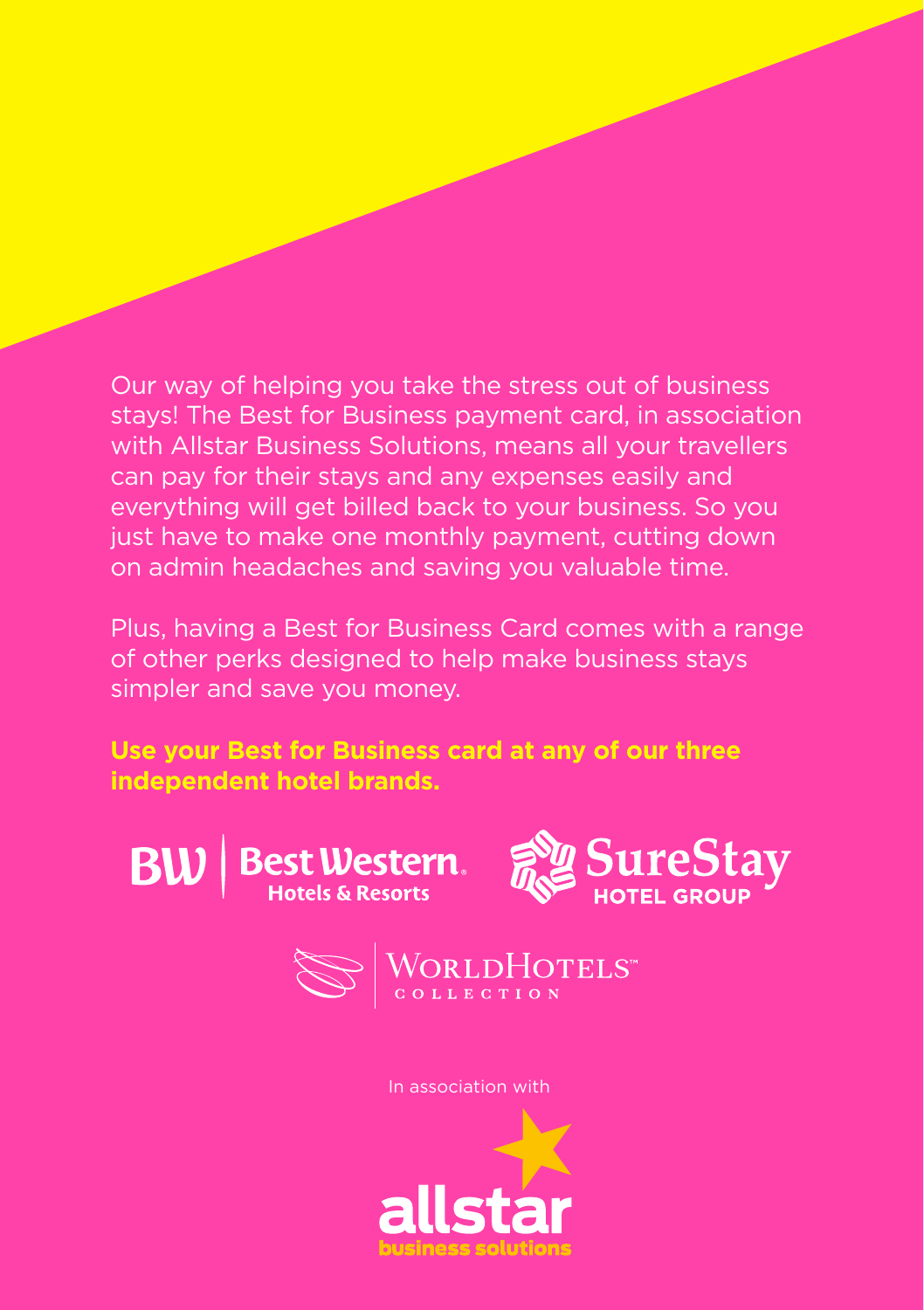

# simpler simpler **MAKE DOING BUSINESS**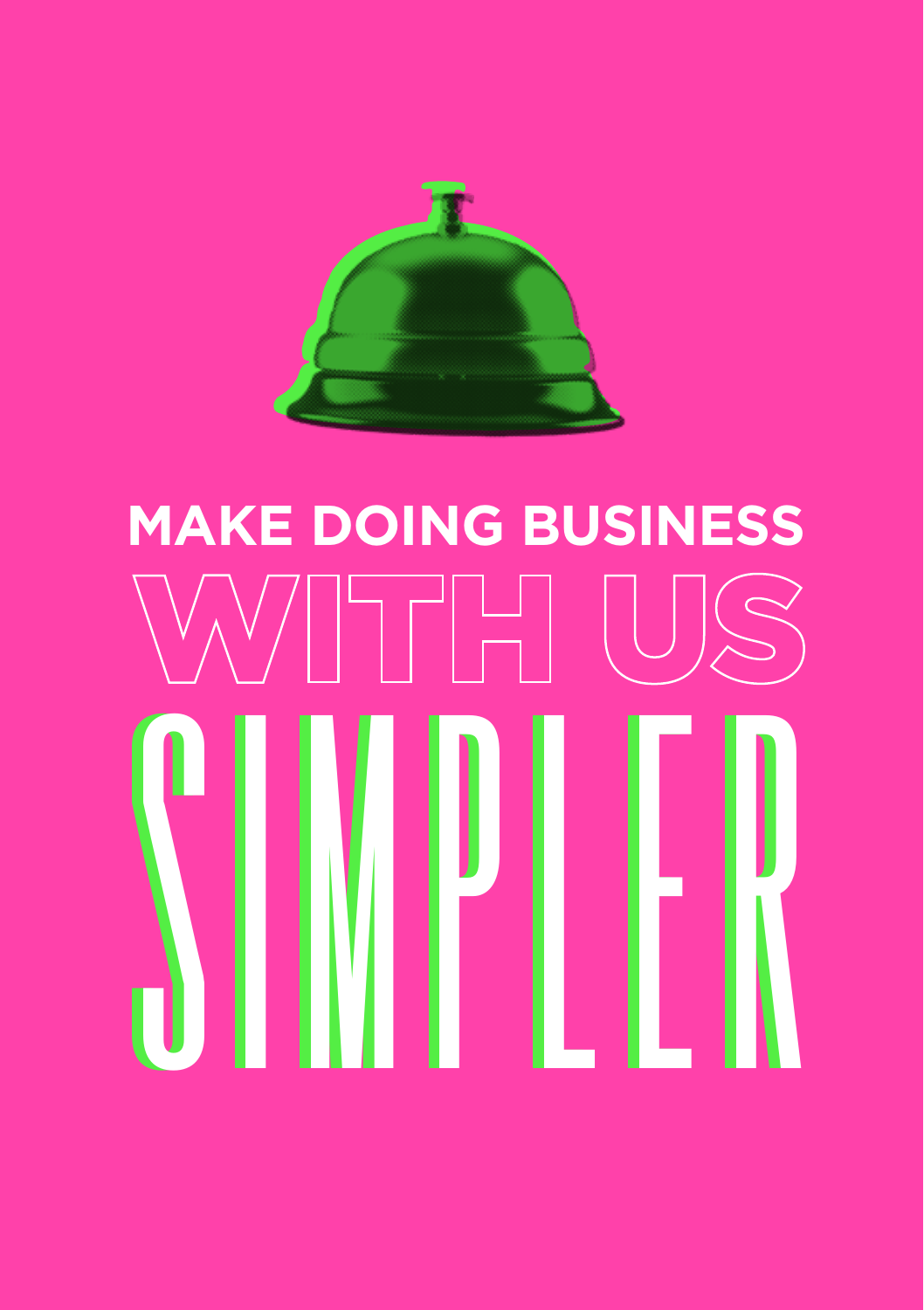### Use your card for any travel spend

Your Best for Business card can be used at all our 290+ properties across Great Britain to cover hotel stavs and any other expenses, whether it's dinner and drinks or a post-meeting round of golf. It can also be used to pay for other travel related expenses, from taxi fares to train tickets.

#### Benefit from centralised invoicing

You'll be invoiced directly for all your travellers' expenses on a monthly basis. You'll benefit from up to **44 days**\* interest-free credit, making it easier to manage your cash flow.

### Get cashback on your spend

You'll get **0.5% cashback** on every penny you spend (minimum spend applies and fuel not included).

### Get the first six months free

Your Best for Business card is free for the first 6 months from date of account opening and just 99p per month after that. Thanks to the cashback benefit, if you spend £2,376 per year per card your rebate will more than cover the cost!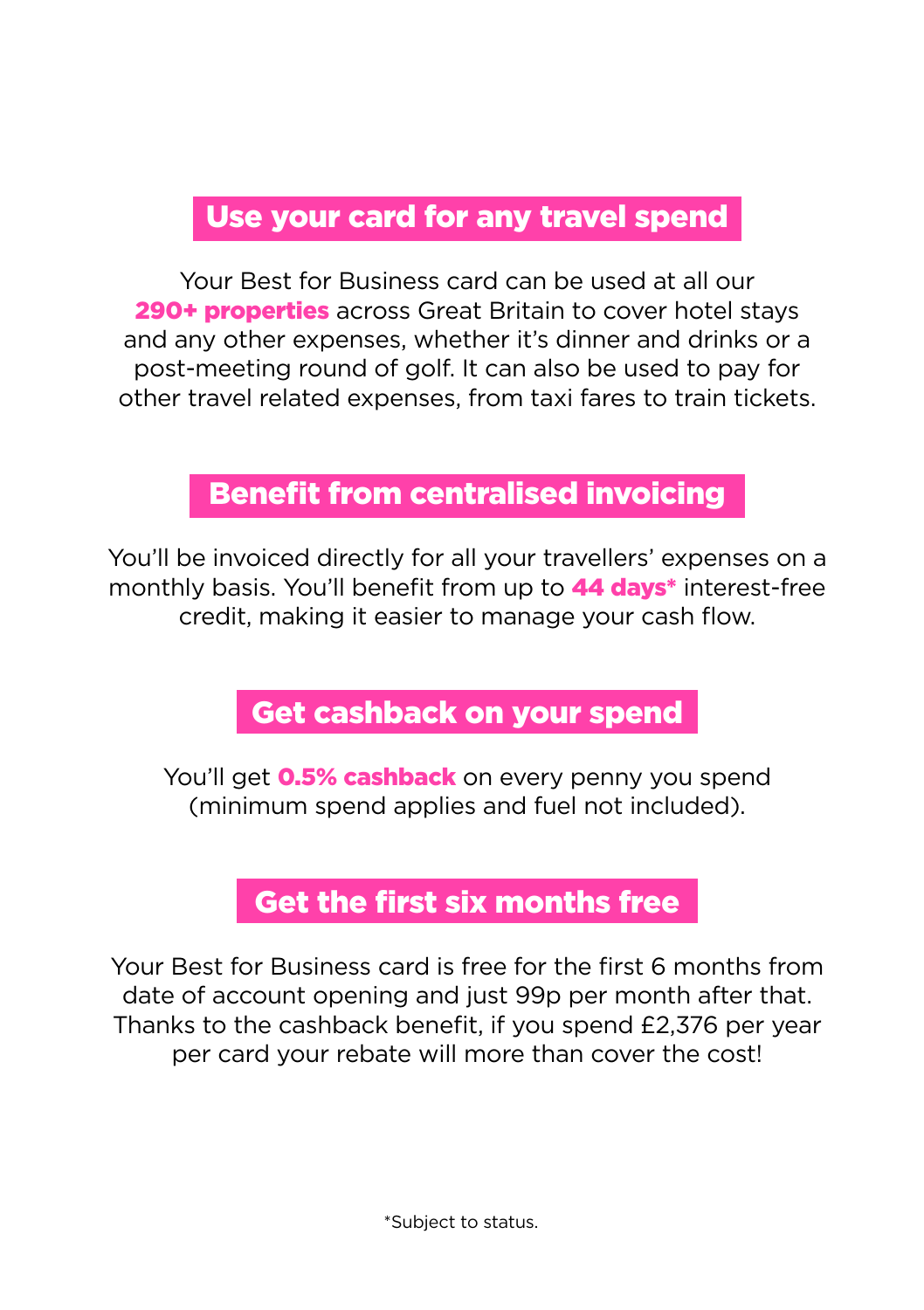## & AN AMAZING exclusive discounts

### Up to 10% off stays

As a Best for Business card holder you'll benefit from exclusive discounts\*.

Book on our B&B Business Advantage Rate for 8% o stays, or, if you book between 100-500 nights in Great Britain a year, use our Business Select Rate for 10% off.

#### Perks for owners and travellers

As a Best for Business cardholder you'll automatically join our Business Advantage Loyalty Scheme and earn points for both the stayer and the business owner on every trip. You can redeem your points for free stays, Amazon vouchers and much more. It's our way of saying 'thanks' for staying with us!

\*Eligibility criteria must be met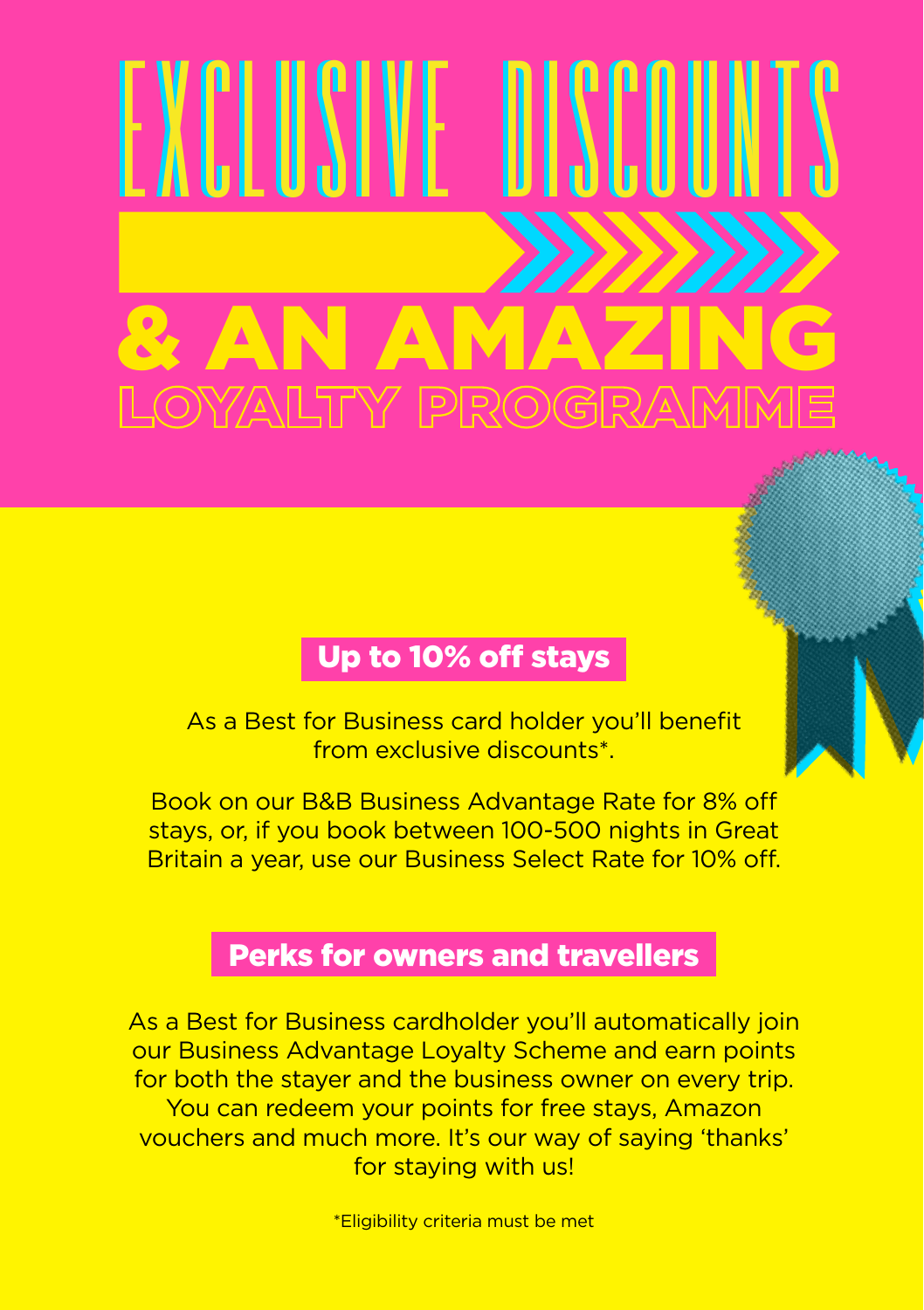

### BUSINESS WITH US

Business stays don't have to be boring which is why our hotels offer the perfect blend of practicality and personality.

So, whether you want to give your meetings more mojo or enjoy a business trip that packs a punch, we're here to help…

**Find your perfect location, with 290+ hotels across Great Britain we're wherever you need us to be**

**Stay connected – with free WiFi in all of our hotels**

**Quirky properties – get the creative juices flowing in a space that's packed with character** 

**Unwind in style – relax after a hard day's work with a trip to the spa, a round of golf or a cocktail or two**

**When you book with us, you get the feel-good glow of knowing every booking supports proudly independent hotels as well as small businesses. We call it Booking Good.**